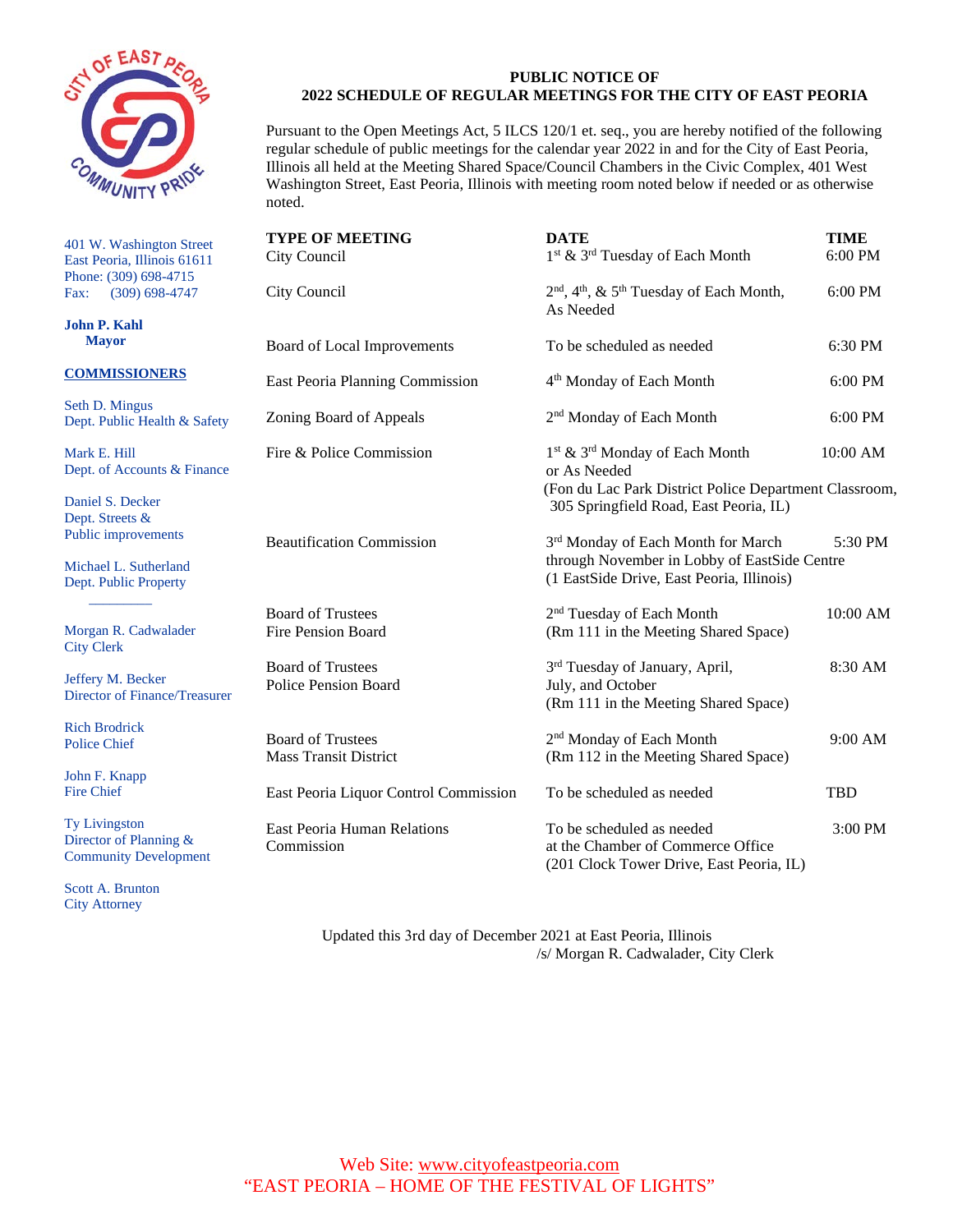## **THE CITY COUNCIL OF THE CITY OF EAST PEORIA, ILLINOIS PUBLIC NOTICE OF 2022 SCHEDULE OF REGULAR MEETINGS FOR**

 annual notice of regular schedule of public meetings for the City Council of the City of East Peoria, Illinois all held in the Council Chambers in the Civic Complex, 401 W. Washington Street, East Peoria, Illinois. Meetings of the City Council of the City of East Peoria will be held on the 1<sup>st</sup> and 3<sup>rd</sup> Tuesdays of each month at 6:00 p.m. The City Council will meet on the following dates in 2022 at 6:00 p.m.: Pursuant to the Open Meetings Act, 5 ILCs 120/1 et. seq., you are hereby notified of the following

| January 4, 2022   | July 5, 2022       |
|-------------------|--------------------|
| January 18, 2022  | July 19, 2022      |
| February 1, 2022  | August 2, 2022     |
| February 15, 2022 | August 16, 2022    |
| March 1, 2022     | September 6, 2022  |
| March 15, 2022    | September 20, 2022 |
| April 5, 2022     | October 4, 2022    |
| April 19, 2022    | October 18, 2022   |
| May 3, 2022       | November 1, 2022   |
| May 17, 2022      | November 15, 2022  |
| June 7, 2022      | December 6, 2022   |
| June 21, 2022     | December 20, 2022  |
|                   |                    |

## **PUBLIC NOTICE OF 2022 SCHEDULE OF REGULAR MEETINGS FOR THE ZONING BOARD OF APPEALS OF THE CITY OF EAST PEORIA, ILLINOIS**

 annual notice of regular schedule of public meetings for the Zoning Board of Appeals of the City of East Peoria, Illinois. Meetings of the Zoning Board of Appeals of the City of East Peoria will be held on the 2nd Mondays of each month at 6:00 p.m. The Zoning Board of Appeals will meet on the following dates Pursuant to the Open Meetings Act, 5 ILCs 120/1 et. seq., you are hereby notified of the following Peoria, Illinois all held in the Council Chambers in the Civic Complex, 401 W. Washington Street, East in 2022 at 6:00 p.m.:

| January 10, 2022  | July 11, 2022      |
|-------------------|--------------------|
| February 14, 2022 | August 8, 2022     |
| March 14, 2022    | September 12, 2022 |
| April 11, 2022    | October 10, 2022   |
| May 9, 2022       | November 14, 2022  |
| June 13, 2022     | December 12, 2022  |

/s/ Morgan R. Cadwalader

Morgan R. Cadwalader, City Clerk

City of East Peoria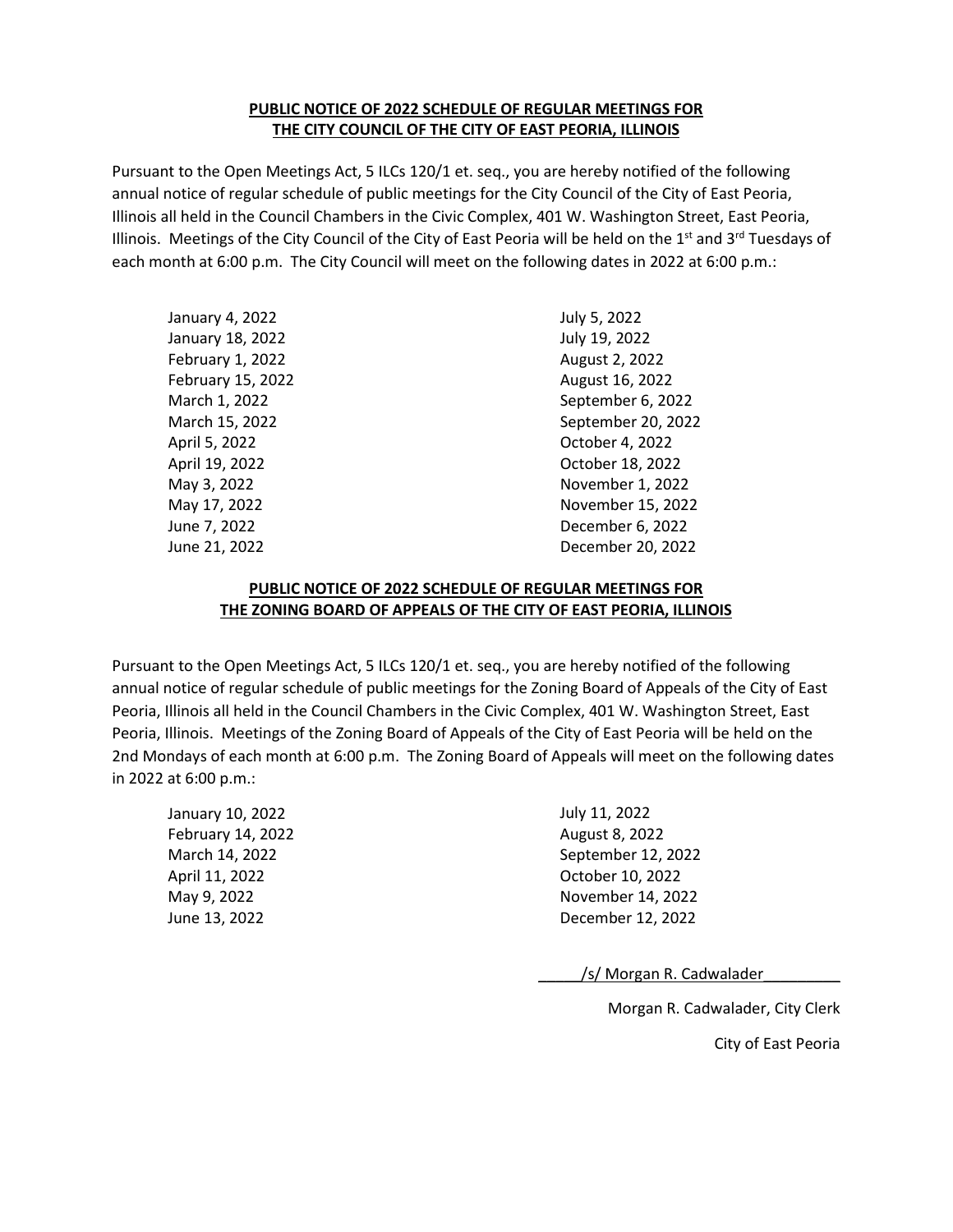# **2022 City of East Peoria - City Council Meeting Calendar**

| Date               | <b>Time</b> | <b>Board/Commission</b> | Location                                                                        |
|--------------------|-------------|-------------------------|---------------------------------------------------------------------------------|
| January 4, 2022    | 6:00 p.m.   | <b>City Council</b>     | Council Chambers in the Civic Complex at 401 W. Washington St., East Peoria, IL |
| January 18, 2022   | 6:00 p.m.   | <b>City Council</b>     | Council Chambers in the Civic Complex at 401 W. Washington St., East Peoria, IL |
| February 1, 2022   | 6:00 p.m.   | <b>City Council</b>     | Council Chambers in the Civic Complex at 401 W. Washington St., East Peoria, IL |
| February 15, 2022  | 6:00 p.m.   | City Council            | Council Chambers in the Civic Complex at 401 W. Washington St., East Peoria, IL |
| March 1, 2022      | 6:00 p.m.   | City Council            | Council Chambers in the Civic Complex at 401 W. Washington St., East Peoria, IL |
| March 15, 2022     | 6:00 p.m.   | City Council            | Council Chambers in the Civic Complex at 401 W. Washington St., East Peoria, IL |
| April 5, 2022      | 6:00 p.m.   | <b>City Council</b>     | Council Chambers in the Civic Complex at 401 W. Washington St., East Peoria, IL |
| April 19, 2022     | 6:00 p.m.   | <b>City Council</b>     | Council Chambers in the Civic Complex at 401 W. Washington St., East Peoria, IL |
| May 3, 2022        | 6:00 p.m.   | <b>City Council</b>     | Council Chambers in the Civic Complex at 401 W. Washington St., East Peoria, IL |
| May 17, 2022       | 6:00 p.m.   | City Council            | Council Chambers in the Civic Complex at 401 W. Washington St., East Peoria, IL |
| June 7, 2022       | 6:00 p.m.   | <b>City Council</b>     | Council Chambers in the Civic Complex at 401 W. Washington St., East Peoria, IL |
| June 21, 2022      | 6:00 p.m.   | City Council            | Council Chambers in the Civic Complex at 401 W. Washington St., East Peoria, IL |
| July 5, 2022       | 6:00 p.m.   | <b>City Council</b>     | Council Chambers in the Civic Complex at 401 W. Washington St., East Peoria, IL |
| July 19, 2022      | 6:00 p.m.   | City Council            | Council Chambers in the Civic Complex at 401 W. Washington St., East Peoria, IL |
| August 2, 2022     | 6:00 p.m.   | <b>City Council</b>     | Council Chambers in the Civic Complex at 401 W. Washington St., East Peoria, IL |
| August 16, 2022    | 6:00 p.m.   | City Council            | Council Chambers in the Civic Complex at 401 W. Washington St., East Peoria, IL |
| September 6, 2022  | 6:00 p.m.   | <b>City Council</b>     | Council Chambers in the Civic Complex at 401 W. Washington St., East Peoria, IL |
| September 20, 2022 | 6:00 p.m.   | City Council            | Council Chambers in the Civic Complex at 401 W. Washington St., East Peoria, IL |
| October 4, 2022    | 6:00 p.m.   | <b>City Council</b>     | Council Chambers in the Civic Complex at 401 W. Washington St., East Peoria, IL |
| October 18, 2022   | 6:00 p.m.   | City Council            | Council Chambers in the Civic Complex at 401 W. Washington St., East Peoria, IL |
| November 1, 2022   | 6:00 p.m.   | <b>City Council</b>     | Council Chambers in the Civic Complex at 401 W. Washington St., East Peoria, IL |
| November 15, 2022  | 6:00 p.m.   | <b>City Council</b>     | Council Chambers in the Civic Complex at 401 W. Washington St., East Peoria, IL |
| December 6, 2022   | 6:00 p.m.   | <b>City Council</b>     | Council Chambers in the Civic Complex at 401 W. Washington St., East Peoria, IL |
| December 20, 2022  | 6:00 p.m.   | <b>City Council</b>     | Council Chambers in the Civic Complex at 401 W. Washington St., East Peoria, IL |

Dated 12.2021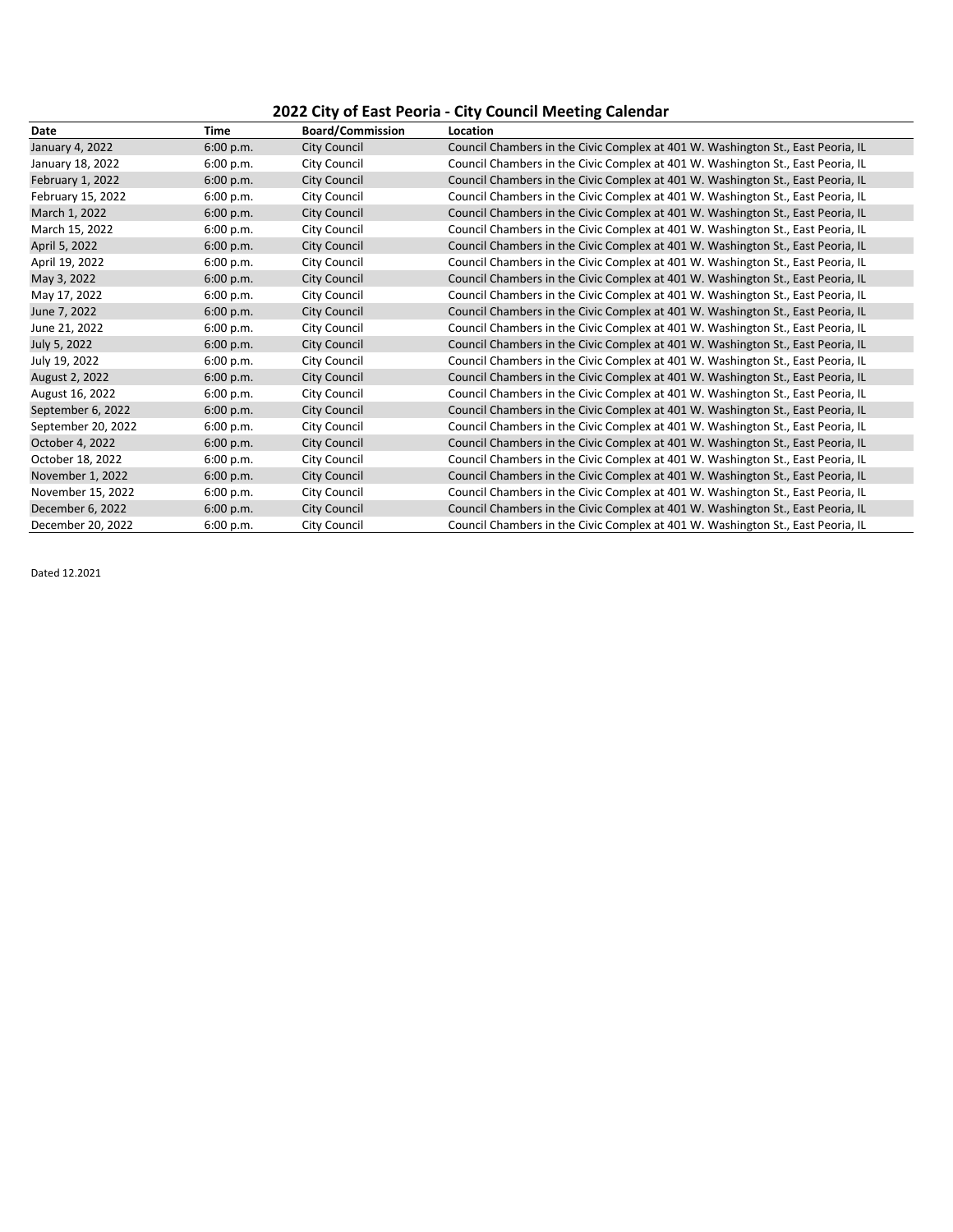| 2022 City of East Peoria - Boards & Commissions Meeting Calendar |             |                                                      |                                                                                             |
|------------------------------------------------------------------|-------------|------------------------------------------------------|---------------------------------------------------------------------------------------------|
| Date                                                             | <b>Time</b> | <b>Board/Commission</b>                              | Location                                                                                    |
| January 10, 2022                                                 | 6:00 p.m.   | <b>Zoning Board of Appeals</b>                       | Council Chambers in the Civic Complex at 401 W. Washington St., East Peoria, IL             |
| February 14, 2022                                                | 6:00 p.m.   | Zoning Board of Appeals                              | Council Chambers in the Civic Complex at 401 W. Washington St., East Peoria, IL             |
| March 14, 2022                                                   |             | 6:00 p.m. Zoning Board of Appeals                    | Council Chambers in the Civic Complex at 401 W. Washington St., East Peoria, IL             |
| April 11, 2022                                                   | 6:00 p.m.   | Zoning Board of Appeals                              | Council Chambers in the Civic Complex at 401 W. Washington St., East Peoria, IL             |
| May 9, 2022                                                      |             | 6:00 p.m. Zoning Board of Appeals                    | Council Chambers in the Civic Complex at 401 W. Washington St., East Peoria, IL             |
| June 13, 2022                                                    | 6:00 p.m.   | Zoning Board of Appeals                              | Council Chambers in the Civic Complex at 401 W. Washington St., East Peoria, IL             |
| July 11, 2022                                                    |             | 6:00 p.m. Zoning Board of Appeals                    | Council Chambers in the Civic Complex at 401 W. Washington St., East Peoria, IL             |
| August 8, 2022                                                   | 6:00 p.m.   | Zoning Board of Appeals                              | Council Chambers in the Civic Complex at 401 W. Washington St., East Peoria, IL             |
|                                                                  |             | September 12, 2022 6:00 p.m. Zoning Board of Appeals | Council Chambers in the Civic Complex at 401 W. Washington St., East Peoria, IL             |
| October 12, 2022                                                 | 6:00 p.m.   | Zoning Board of Appeals                              | Council Chambers in the Civic Complex at 401 W. Washington St., East Peoria, IL             |
| November 14, 2022                                                |             | 6:00 p.m. Zoning Board of Appeals                    | Council Chambers in the Civic Complex at 401 W. Washington St., East Peoria, IL             |
| December 12, 2022                                                | 6:00 p.m.   | Zoning Board of Appeals                              | Council Chambers in the Civic Complex at 401 W. Washington St., East Peoria, IL             |
| January 24, 2022                                                 | 6:00 p.m.   | <b>Planning Commission</b>                           | Council Chambers in the Civic Complex at 401 W. Washington St., East Peoria, IL             |
| February 28, 2022                                                | 6:00 p.m.   | Planning Commission                                  | Council Chambers in the Civic Complex at 401 W. Washington St., East Peoria, IL             |
| March 28, 2022                                                   | 6:00 p.m.   | <b>Planning Commission</b>                           | Council Chambers in the Civic Complex at 401 W. Washington St., East Peoria, IL             |
| April 25, 2022                                                   | 6:00 p.m.   | Planning Commission                                  | Council Chambers in the Civic Complex at 401 W. Washington St., East Peoria, IL             |
| May 23, 2022                                                     | 6:00 p.m.   | <b>Planning Commission</b>                           | Council Chambers in the Civic Complex at 401 W. Washington St., East Peoria, IL             |
| June 27, 2022                                                    | 6:00 p.m.   | Planning Commission                                  | Council Chambers in the Civic Complex at 401 W. Washington St., East Peoria, IL             |
| July 25, 2022                                                    | 6:00 p.m.   | <b>Planning Commission</b>                           | Council Chambers in the Civic Complex at 401 W. Washington St., East Peoria, IL             |
| August 22, 2022                                                  | 6:00 p.m.   | Planning Commission                                  | Council Chambers in the Civic Complex at 401 W. Washington St., East Peoria, IL             |
| September 26, 2022 6:00 p.m.                                     |             | <b>Planning Commission</b>                           | Council Chambers in the Civic Complex at 401 W. Washington St., East Peoria, IL             |
| October 24, 2022                                                 | 6:00 p.m.   | Planning Commission                                  | Council Chambers in the Civic Complex at 401 W. Washington St., East Peoria, IL             |
| November 28, 2022                                                | 6:00 p.m.   | <b>Planning Commission</b>                           | Council Chambers in the Civic Complex at 401 W. Washington St., East Peoria, IL             |
| December 26, 2022                                                | 6:00 p.m.   | Planning Commission                                  | Council Chambers in the Civic Complex at 401 W. Washington St., East Peoria, IL             |
| January 3, 2022                                                  |             | 10:00 a.m. Fire & Police Commission                  | Fon du Lac Park District Police Department Classroom, 305 Springfield Road, East Peoria, IL |
| January 17, 2022                                                 |             | 10:00 a.m. Fire & Police Commission                  | Fon du Lac Park District Police Department Classroom, 305 Springfield Road, East Peoria, IL |
| February 7, 2022                                                 |             | 10:00 a.m. Fire & Police Commission                  | Fon du Lac Park District Police Department Classroom, 305 Springfield Road, East Peoria, IL |
| February 21, 2022                                                |             | 10:00 a.m. Fire & Police Commission                  | Fon du Lac Park District Police Department Classroom, 305 Springfield Road, East Peoria, IL |
| March 7, 2022                                                    |             | 10:00 a.m. Fire & Police Commission                  | Fon du Lac Park District Police Department Classroom, 305 Springfield Road, East Peoria, IL |
| March 21, 2022                                                   |             | 10:00 a.m. Fire & Police Commission                  | Fon du Lac Park District Police Department Classroom, 305 Springfield Road, East Peoria, IL |
| April 4, 2022                                                    |             | 10:00 a.m. Fire & Police Commission                  | Fon du Lac Park District Police Department Classroom, 305 Springfield Road, East Peoria, IL |
| April 18, 2022                                                   |             | 10:00 a.m. Fire & Police Commission                  | Fon du Lac Park District Police Department Classroom, 305 Springfield Road, East Peoria, IL |
| May 2, 2022                                                      |             | 10:00 a.m. Fire & Police Commission                  | Fon du Lac Park District Police Department Classroom, 305 Springfield Road, East Peoria, IL |
| May 16, 2022                                                     |             | 10:00 a.m. Fire & Police Commission                  | Fon du Lac Park District Police Department Classroom, 305 Springfield Road, East Peoria, IL |
| June 6, 2022                                                     |             | 10:00 a.m. Fire & Police Commission                  | Fon du Lac Park District Police Department Classroom, 305 Springfield Road, East Peoria, IL |
| June 20, 2022                                                    |             | 10:00 a.m. Fire & Police Commission                  | Fon du Lac Park District Police Department Classroom, 305 Springfield Road, East Peoria, IL |
| July 4, 2022                                                     |             | 10:00 a.m. Fire & Police Commission                  | Fon du Lac Park District Police Department Classroom, 305 Springfield Road, East Peoria, IL |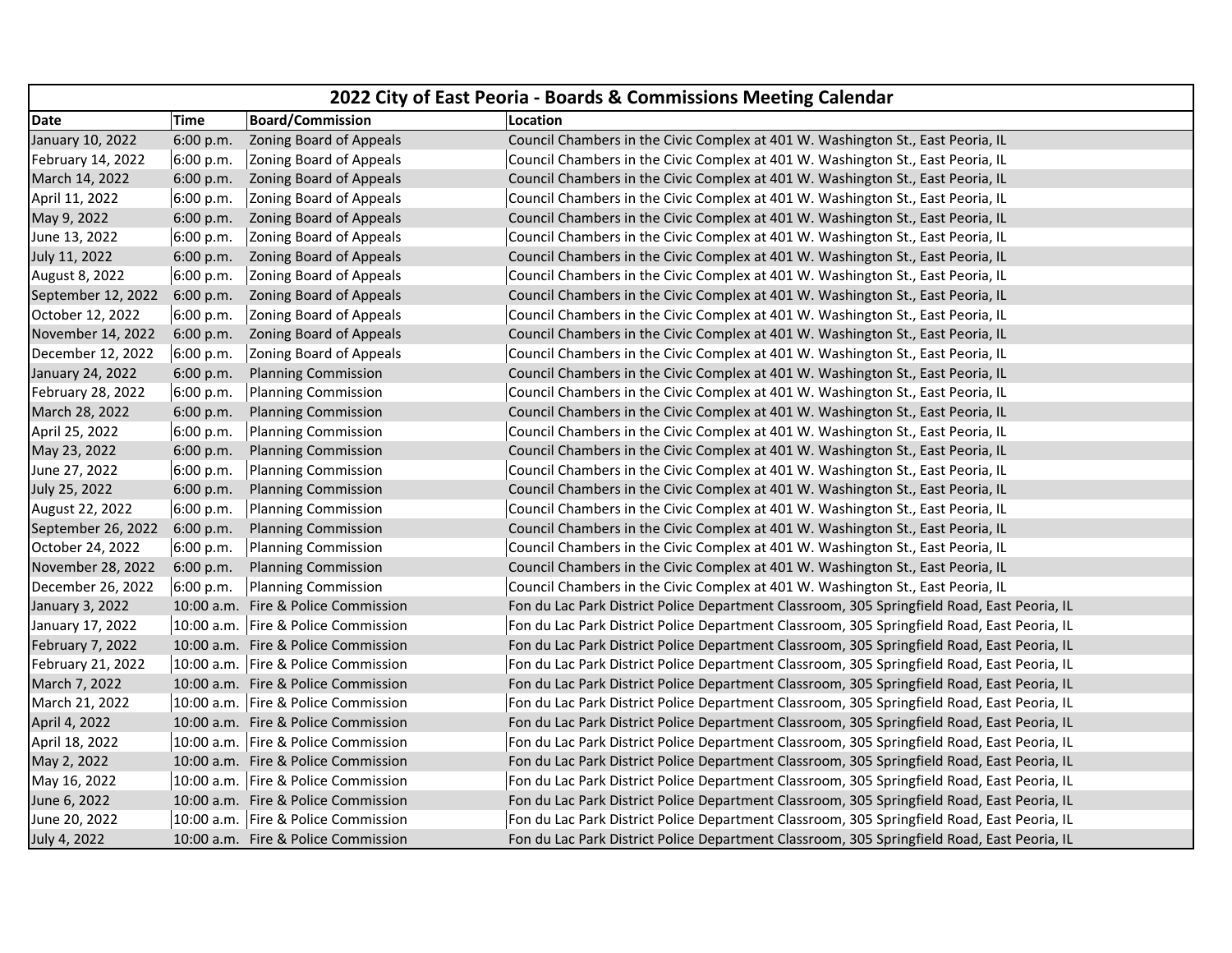| 2022 City of East Peoria - Boards & Commissions Meeting Calendar |             |                                           |                                                                                                    |
|------------------------------------------------------------------|-------------|-------------------------------------------|----------------------------------------------------------------------------------------------------|
| Date                                                             | Time        | <b>Board/Commission</b>                   | Location                                                                                           |
| July 18, 2022                                                    |             | 10:00 a.m. Fire & Police Commission       | Fon du Lac Park District Police Department Classroom, 305 Springfield Road, East Peoria, IL        |
| August 1, 2022                                                   |             | 10:00 a.m. Fire & Police Commission       | Fon du Lac Park District Police Department Classroom, 305 Springfield Road, East Peoria, IL        |
| August 15, 2022                                                  |             | 10:00 a.m. Fire & Police Commission       | Fon du Lac Park District Police Department Classroom, 305 Springfield Road, East Peoria, IL        |
| September 5, 2022                                                |             | 10:00 a.m. Fire & Police Commission       | Fon du Lac Park District Police Department Classroom, 305 Springfield Road, East Peoria, IL        |
| September 19, 2022                                               |             | 10:00 a.m. Fire & Police Commission       | Fon du Lac Park District Police Department Classroom, 305 Springfield Road, East Peoria, IL        |
| October 3, 2022                                                  |             | 10:00 a.m. Fire & Police Commission       | Fon du Lac Park District Police Department Classroom, 305 Springfield Road, East Peoria, IL        |
| October 17, 2022                                                 |             | 10:00 a.m. Fire & Police Commission       | Fon du Lac Park District Police Department Classroom, 305 Springfield Road, East Peoria, IL        |
| November 7, 2022                                                 |             | 10:00 a.m. Fire & Police Commission       | Fon du Lac Park District Police Department Classroom, 305 Springfield Road, East Peoria, IL        |
| November 21, 2022                                                |             | 10:00 a.m. Fire & Police Commission       | Fon du Lac Park District Police Department Classroom, 305 Springfield Road, East Peoria, IL        |
| December 5, 2022                                                 |             | 10:00 a.m. Fire & Police Commission       | Fon du Lac Park District Police Department Classroom, 305 Springfield Road, East Peoria, IL        |
| December 19, 2022                                                |             | 10:00 a.m. Fire & Police Commission       | Fon du Lac Park District Police Department Classroom, 305 Springfield Road, East Peoria, IL        |
| March 21, 2022                                                   | 5:30 p.m.   | <b>Beautification Commission</b>          | Lobby in EastSide Centre at 1 EastSide Drive, East Peoria, IL                                      |
| April 18, 2022                                                   | 5:30 p.m.   | Beautification Commission                 | Lobby in EastSide Centre at 1 EastSide Drive, East Peoria, IL                                      |
| May 16, 2022                                                     | $5:30$ p.m. | <b>Beautification Commission</b>          | Lobby in EastSide Centre at 1 EastSide Drive, East Peoria, IL                                      |
| June 20, 2022                                                    | 5:30 p.m.   | <b>Beautification Commission</b>          | Lobby in EastSide Centre at 1 EastSide Drive, East Peoria, IL                                      |
| July 18, 2022                                                    | 5:30 p.m.   | <b>Beautification Commission</b>          | Lobby in EastSide Centre at 1 EastSide Drive, East Peoria, IL                                      |
| August 15, 2022                                                  | 5:30 p.m.   | <b>Beautification Commission</b>          | Lobby in EastSide Centre at 1 EastSide Drive, East Peoria, IL                                      |
| September 19, 2022 5:30 p.m.                                     |             | <b>Beautification Commission</b>          | Lobby in EastSide Centre at 1 EastSide Drive, East Peoria, IL                                      |
| October 17, 2022                                                 | 5:30 p.m.   | Beautification Commission                 | Lobby in EastSide Centre at 1 EastSide Drive, East Peoria, IL                                      |
| November 21, 2022                                                | 5:30 p.m.   | <b>Beautification Commission</b>          | Lobby in EastSide Centre at 1 EastSide Drive, East Peoria, IL                                      |
| January 11, 2022                                                 |             | 10:00 a.m. Fire Pension Board of Trustees | Rm. 111 of the Meeting Shared Space in the Civic Complex at 401 W. Washington St., East Peoria, IL |
| February 8, 2022                                                 |             | 10:00 a.m. Fire Pension Board of Trustees | Rm. 111 of the Meeting Shared Space in the Civic Complex at 401 W. Washington St., East Peoria, IL |
| March 8, 2022                                                    |             | 10:00 a.m. Fire Pension Board of Trustees | Rm. 111 of the Meeting Shared Space in the Civic Complex at 401 W. Washington St., East Peoria, IL |
| April 12, 2022                                                   |             | 10:00 a.m. Fire Pension Board of Trustees | Rm. 111 of the Meeting Shared Space in the Civic Complex at 401 W. Washington St., East Peoria, IL |
| May 10, 2022                                                     |             | 10:00 a.m. Fire Pension Board of Trustees | Rm. 111 of the Meeting Shared Space in the Civic Complex at 401 W. Washington St., East Peoria, IL |
| June 14, 2022                                                    |             | 10:00 a.m. Fire Pension Board of Trustees | Rm. 111 of the Meeting Shared Space in the Civic Complex at 401 W. Washington St., East Peoria, IL |
| July 12, 2022                                                    |             | 10:00 a.m. Fire Pension Board of Trustees | Rm. 111 of the Meeting Shared Space in the Civic Complex at 401 W. Washington St., East Peoria, IL |
| August 9, 2022                                                   |             | 10:00 a.m. Fire Pension Board of Trustees | Rm. 111 of the Meeting Shared Space in the Civic Complex at 401 W. Washington St., East Peoria, IL |
| September 13, 2022                                               |             | 10:00 a.m. Fire Pension Board of Trustees | Rm. 111 of the Meeting Shared Space in the Civic Complex at 401 W. Washington St., East Peoria, IL |
| October 11, 2022                                                 |             | 10:00 a.m. Fire Pension Board of Trustees | Rm. 111 of the Meeting Shared Space in the Civic Complex at 401 W. Washington St., East Peoria, IL |
| November 8, 2022                                                 |             | 10:00 a.m. Fire Pension Board of Trustees | Rm. 111 of the Meeting Shared Space in the Civic Complex at 401 W. Washington St., East Peoria, IL |
| December 13, 2022                                                |             | 10:00 a.m. Fire Pension Board of Trustees | Rm. 111 of the Meeting Shared Space in the Civic Complex at 401 W. Washington St., East Peoria, IL |
| January 18, 2022                                                 | 8:30 a.m.   | Police Pension Board of Trustees          | Rm. 111 of the Meeting Shared Space in the Civic Complex at 401 W. Washington St., East Peoria, IL |
| April 19, 2022                                                   | 8:30 a.m.   | <b>Police Pension Board of Trustees</b>   | Rm. 111 of the Meeting Shared Space in the Civic Complex at 401 W. Washington St., East Peoria, IL |
| July 19, 2022                                                    | 8:30 a.m.   | <b>Police Pension Board of Trustees</b>   | Rm. 111 of the Meeting Shared Space in the Civic Complex at 401 W. Washington St., East Peoria, IL |
| October 18, 2022                                                 | 8:30a.m.    | <b>Police Pension Board of Trustees</b>   | Rm. 111 of the Meeting Shared Space in the Civic Complex at 401 W. Washington St., East Peoria, IL |
| January 10, 2022                                                 | 9:00 a.m.   | <b>Mass Transit Board of Trustees</b>     | Rm. 112 of the Meeting Shared Space in the Civic Complex at 401 W. Washington St., East Peoria, IL |